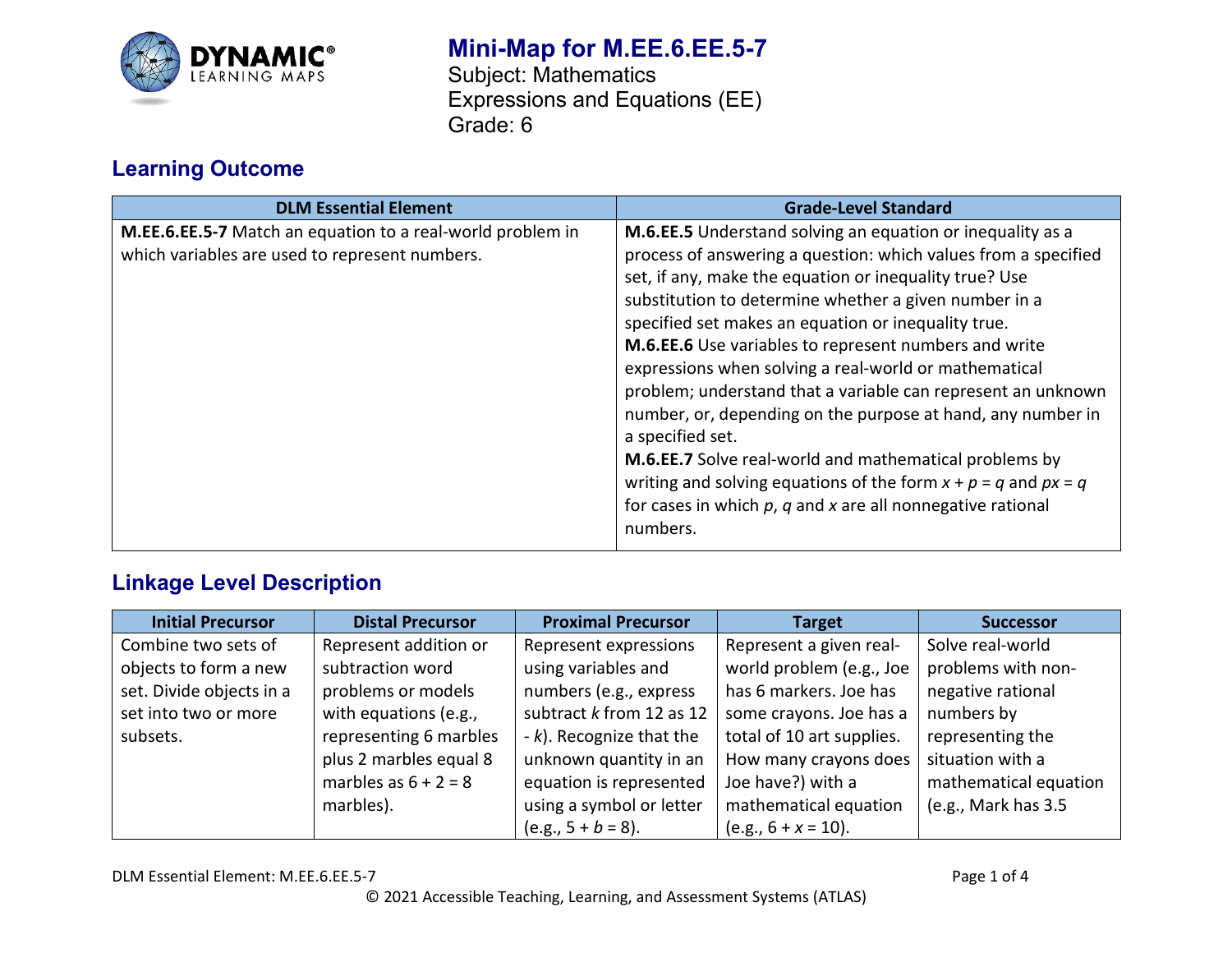| <b>Initial Precursor</b> | <b>Distal Precursor</b> | <b>Proximal Precursor</b> | <b>Target</b> | <b>Successor</b>                                                                                                                               |
|--------------------------|-------------------------|---------------------------|---------------|------------------------------------------------------------------------------------------------------------------------------------------------|
|                          |                         |                           |               | inches of string. Mark<br>gets 1 more inch of<br>string. Which equation<br>shows how much string<br>Mark has all together?<br>$3.5 + 1 = x$ ). |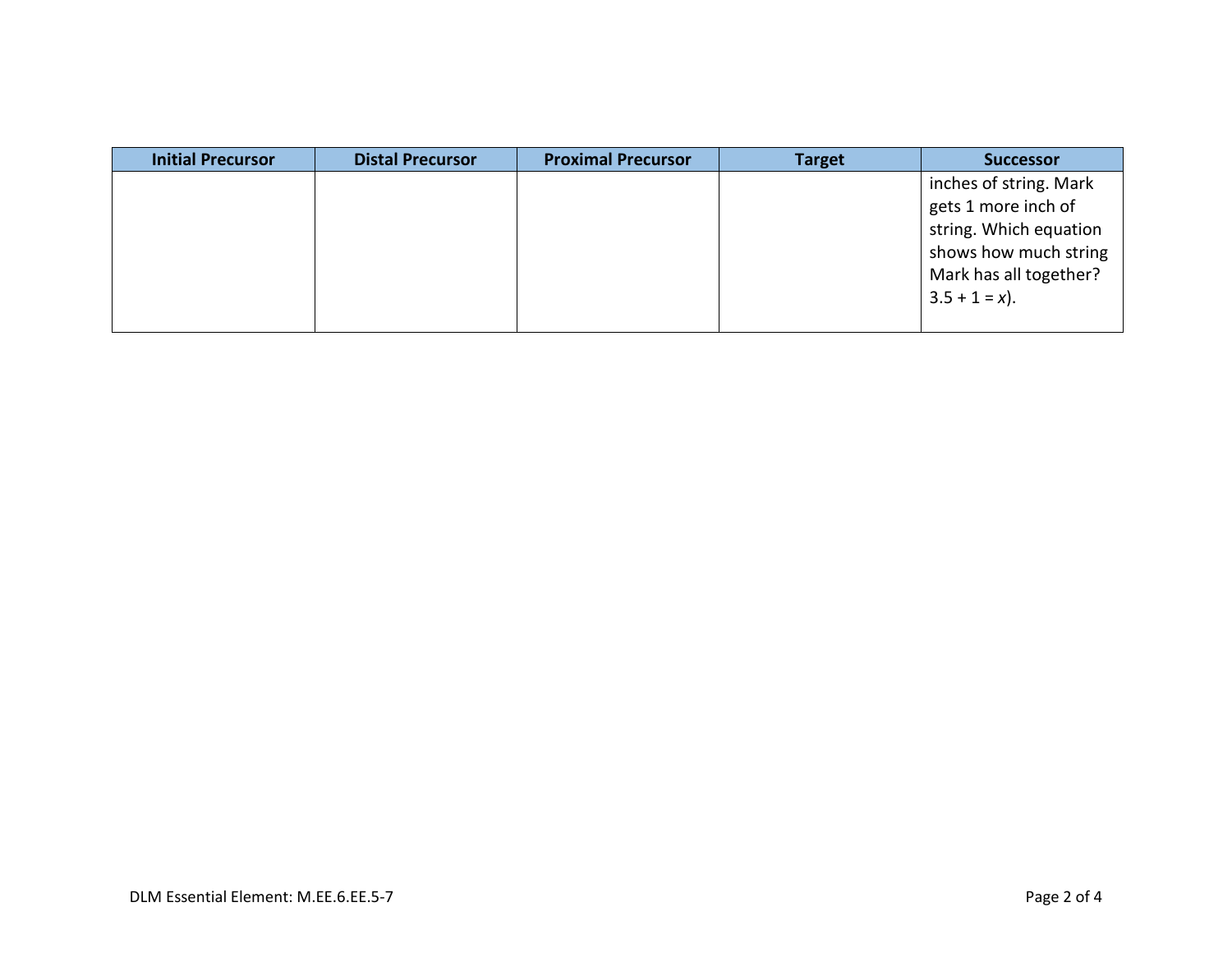#### **Initial Precursor and Distal Precursor Linkage Level Relationships to the Target**

*How is the Initial Precursor related to the Target? How is the Distal Precursor related to the Target?* The knowledge needed to solve addition and subtraction realworld problems links back to an understanding of how to create sets, but it also requires learning to manipulate sets (i.e., combining and separating or partitioning). Provide students many opportunities to take a set of objects (e.g., tiles, linking cubes, buttons) and separate them based on a given characteristic (e.g., shape, color, size) into two distinct sets, and separate them again based on another characteristic. Guide students to notice how the set size changes each time the educator combines or partitions the sets.

As student understanding of combining and partitioning sets increases, educators should take care to use the words "addition" and "subtraction" while defining and demonstrating their meanings and as students combine and partition sets. While students do not need to say the words, they do need to learn the meanings. Educators provide lessons that help students represent addition and subtraction in multiple ways (e.g., using objects, fingers, drawings, sounds, acting out situations, and writing equations).

#### **Instructional Resources**